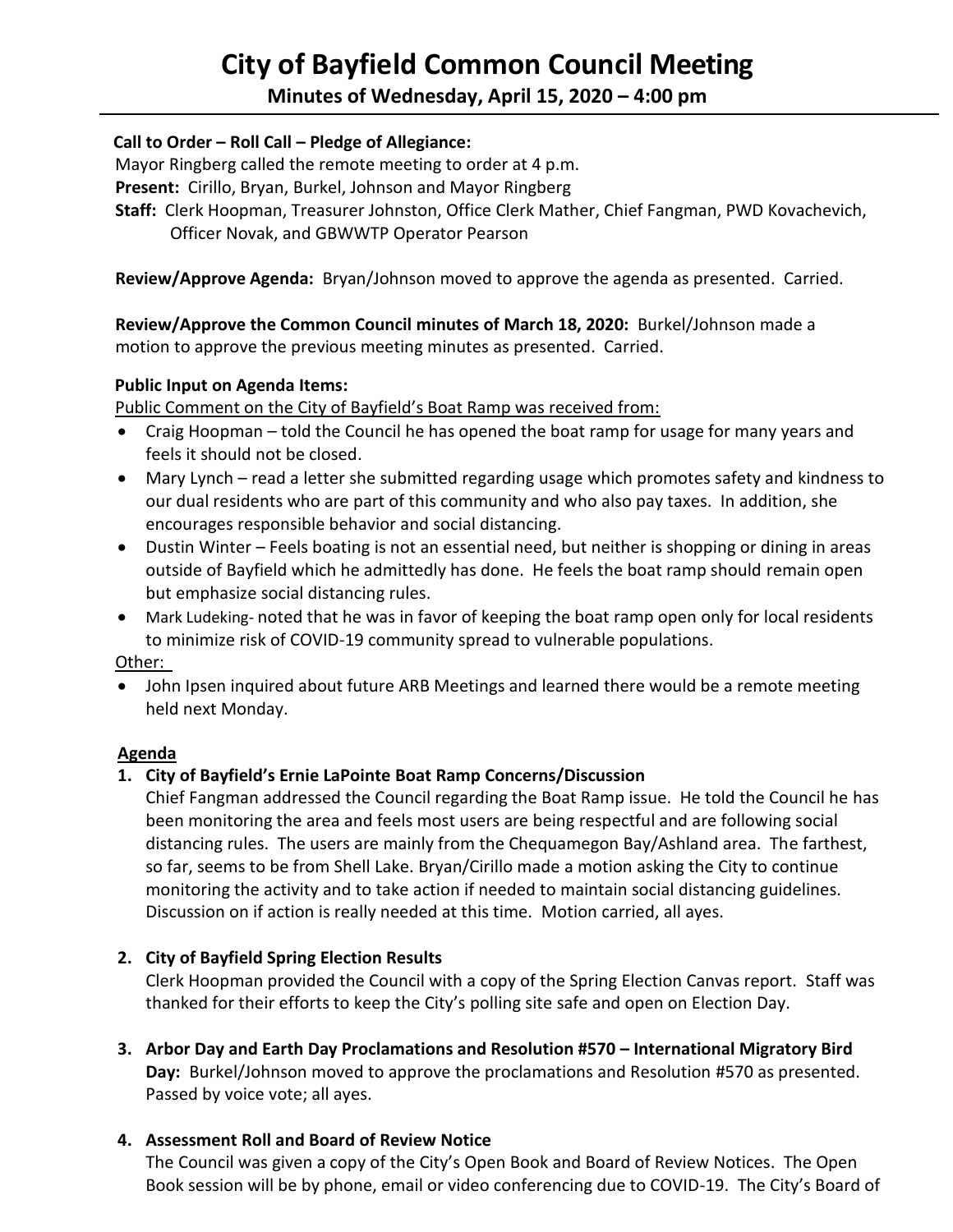#### **5. Committee Resignation/Appointments:** None; these will be done at the next meeting.

#### **6. Project Updates:**

- a. Marina Breakwell/Seawall Project Surveying work has started.
- b. Bayfield & Ashland County Regional Housing Study Nothing new to report.
- c. Big Ravine & Wayfinding System Project  $-A$  request for bids has been posted for the stairs to school.
- d. Bayfield Area Trails (BATS) Chainsaw training scheduled, but may need to be delayed due to Covid-19 and the Safer at Home Orders.
- e. Green Infrastructure Project Flow Path Path Mapping has begun. Meeting scheduled for April 21, 2020.
- f. Lakeshore Walkway and Trails Project (Town and City) MSL Grant proposal was not successful. Kitchell mentioned another grant opportunity for the Memorial Park Walkway which doesn't require a match from AARP.

## **7. Mayor's Report**

The Mayor's report included items regarding Covid-19 and the fears and negative reactions of some. He promoted practices we all should be following for our health and metal well-being. He thanked Bayfield County for their efforts on keeping us up-to-date and educated on the issue. The Mayor mentioned the budget issues the community and City are facing. More on this issue will be addressed at the next meeting. And he finished by congratulating Burkel and Carrier on their recent elections and thanked Johnson for her 11 years of service to this community. "You have contributed so much to help make Bayfield a better place for our residents and visitors!"

#### **File Reports from Committees, Commission & Boards:**

**Ambulance**: Minutes of March 19, 2020 **Green Infrastructure:** Meeting notes of April 1, 2020 **Library**: Minutes of March 11, 2020 **Parks and Rec**.: Minutes of March 5, 2020 **Police Department**: March 2020 Report Burkel/Johnson moved to approve the minutes as shown above and to place them on file. Carried.

#### **Correspondence - Arbor Day Foundation:**

Informational, no action required.

#### **Treasurer's: March Voucher Payments, Fund Summary, Treasurer's Reports & Budgets**

Burkel/Bryan made a motion to approve the March Voucher Payments as presented and to accept the other reports as presented. Passed by roll call vote as follows: Cirillo, Bryan, Burkel and Johnson – Carried.

#### **Next Mtgs. (All under advisement/may be postponed/rescheduled as needed):**

April 21, 2020 – Reorganizational Mtg., 4 p.m. May 20, 2020 – Regular Council Mtg., 4 p.m. June 2, 2020 – Board of Review, 2-4 p.m. June 17, 2020 – Reg. Council Mtg., 4 p.m.

#### **Adjournment**

Johnson/Burkel moved to adjourn. Johnson thanked the City and Staff for all their efforts over the years. Carried. (5:02 p.m.)